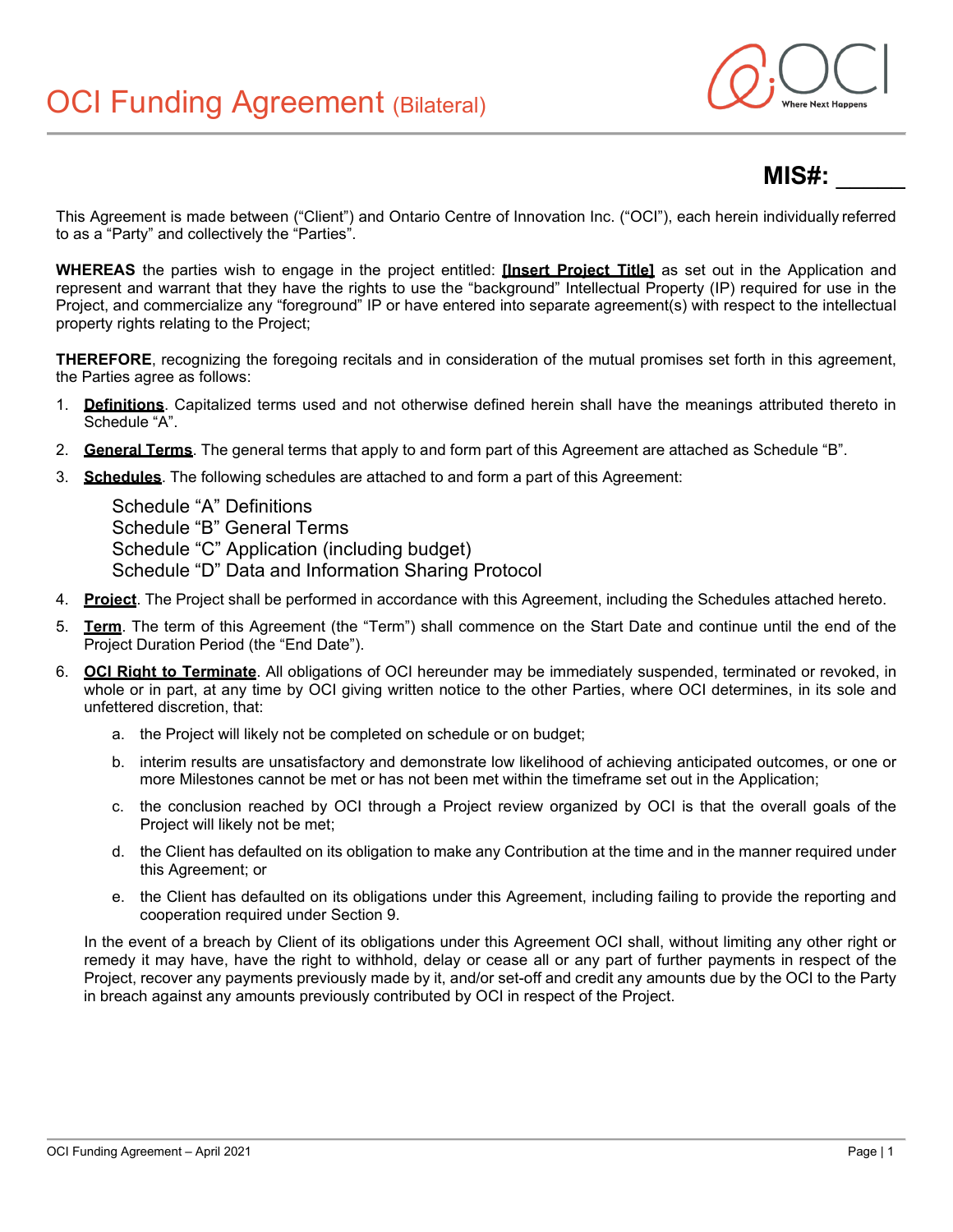

7. **Contributions and Eligible Expenses**. OCI and the Client shall make the Contributions toward the cost of the Project as set out in Schedule "C". Notwithstanding anything else in this Agreement, the Parties acknowledge and agree that all Contributions to be made by OCI, and OCI's obligations to pay such Contributions, are entirely conditional on OCI receiving sufficient allocated government funding to enable it to make payment thereof, and that OCI may terminate, suspend or revoke such obligations, in whole or in part, at any time by giving written notice to the other Parties should it not receive or possess funds sufficient for such purposes. Further, OCI shall have the right to retain or withhold any portion of Contributions otherwise payable pending receipt of interim or final deliverables and/or reports due in respect of the Project.

The Client shall use Contributions only in accordance with the Application and Budget for reimbursement of eligible Project expenses in accordance with OCI's then current published program expense guidelines.

- 8. **Ethical Investments**. The Client shall not, directly or indirectly, through a subsidiary or otherwise, engage in:
	- a. the sale, marketing or provision of gambling, gambling services or pornography;
	- b. the production, sale or marketing of tobacco smoking products; or
	- c. the manufacture, sale, distribution or promotion of goods or services that are not legal in the Province of Ontario.

For greater certainty, the Client shall not be considered to be directly or indirectly engaged in the foregoing merely as a result of selling products to persons engaged in such activities, provided (i) that such products are not principally related to gambling, gambling services, pornography, tobacco smoking products or goods or services that are not legal in the Province of Ontario and (ii) the Client does not have a material interest in such persons.

### 9. **Reviews and Reporting**.

- a. The Client shall provide to OCI such reports with respect to the Project, its status, progress and projections, as required by OCI, in such form and content and at such times as specified by OCI in writing from time to time including, without limitation, a final report after Project completion, annual surveys for a period of 5 years following the term of this Agreement, and any other follow-up reporting reasonably required by OCI following the Term of this Agreement.
- b. The Client agrees to cooperate with OCI in the collection of performance metrics relevant to the Project, which shall be used by OCI to evaluate the success of its programs and shall be reported to the Government of Ontario in aggregate, omitting any Confidential Information.
- c. Clients who employ less than 100 employees agree to provide timely notice to OCI of any financings outside of its ordinary course of business during the Term which a reasonably prudent person would view as likely to have an adverse impact on the Project. Such notice shall include accurate and reasonable detail as will enable OCI to understand and assess the impact of such financings on the Client's obligations hereunder.
- 10. **Indemnity**. Subject to Section 11, each Participant will indemnify and save harmless OCI and its officers, directors, employees, agents and students from and against any and all suits, claims, demands, costs, damages, expenses, losses or injuries (including death) to persons or property, caused by: (A) any default or breach by the indemnifying Party of any of its obligations under this Agreement; and (B) the willful or negligent act or omission of the indemnifying Party or its officers, directors, employees and agents during the performance or arising out of this Agreement or the Project.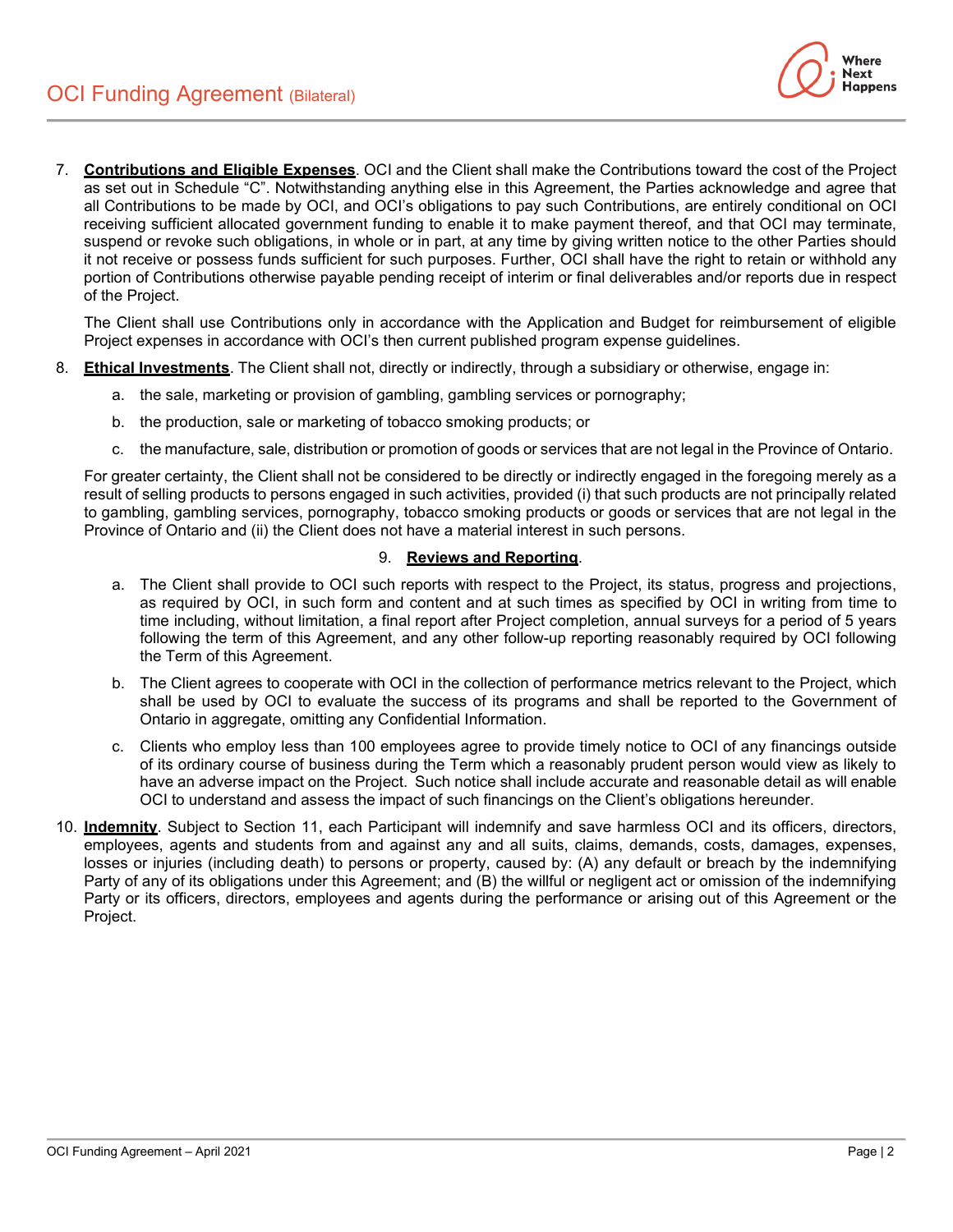

- 11. **Limitation of Liability**. No Party shall be liable to the other Party for loss of business or profit or for any special, indirect, punitive or consequential loss or damage, regardless of whether such loss or damage arises under contract, tort, or based upon strict liability or other theory of law or equity, where such loss or damage arose in connection with the Project. In no event shall OCI's liability for damages arising out of the Project or under this Agreement exceed the dollar value of the Contribution which OCI is required hereunder to make to the Project. Except as expressly provided herein, OCI, including its directors, trustees, officers, employees and agents, makes no representations, warranties, undertakings, promises, inducements or agreements of any kind, whether direct, indirect, express or implied, including, without limitation, the merchantability or fitness for a particular purpose of any research results or intellectual property; and except as expressly provided herein, OCI assumes no responsibility whatsoever with respect to design, development, manufacture, use, sale or other disposition of research results or intellectual property by any Client. Provided the foregoing limitations on liability in this Section 11 shall not apply to breach of the confidentiality obligations provided for in Schedule "B".
- 12. **Intellectual Property (IP)**. The Client represents and warrants that it has the right to use the "background" IP required for the Project, and to commercialize any "foreground" IP. Intellectual property derived from the Project is to be managed by the Client, and OCI does not claim intellectual rights in the Project outcomes. The funding recipient must be free to use, develop and exploit for commercial purposes without any third-party encumbrances, any intellectual property required to execute the Project.

### **13. Compliance with Laws**

- a. Each Participant agrees to conduct its business and activities and to perform the Project and its obligations under this Agreement in compliance with all Applicable Laws. For the purposes hereof, "Applicable Laws**"** means any law, statute, by-law, ordinance, decree, requirement, directive, order, judgment, license, permit, code or regulation having the force of law, and any applicable determination, interpretation, ruling, order or decree, of any governmental authority or arbitrator, which is legally binding at such time.
- b. In addition to the general requirement above to comply with Applicable Laws, each Participant agrees that it will observe and meet the accessibility and non-discrimination provisions of the *Canada Anti-Spam Legislation*, *Personal Information Protection and Electronics Documents Act,* and, where applicable, Personal Health Information Protection Act and Freedom of Information and Protection of Privacy Act. *Accessibility For Ontarians with Disabilities Act* and the *Ontario Human Rights Code (whether or not the Participant is required under the terms of such legislation to comply) in* the treatment of its personnel and the public in the conduct of its operations, the provision of any services and the performance of the Project. Costs and expenses incurred as a result of such obligations are solely those of the Participant and should be considered and, where appropriate, included in any budget with respect to the Project.

### **14. Data and Information Sharing Protocol**

Client acknowledges that the Parties are subject to data and information sharing requirements with respect to the Project. Attached as Schedule "D" is the current approved *Data and Information Sharing Protocol* (DISP) describing such requirements which is subject to review and amendment by OCI. Client agrees to observe and perform the obligations of a Program Partner/Program Participant under the DISP, as amended from time to time, in relation to the Project.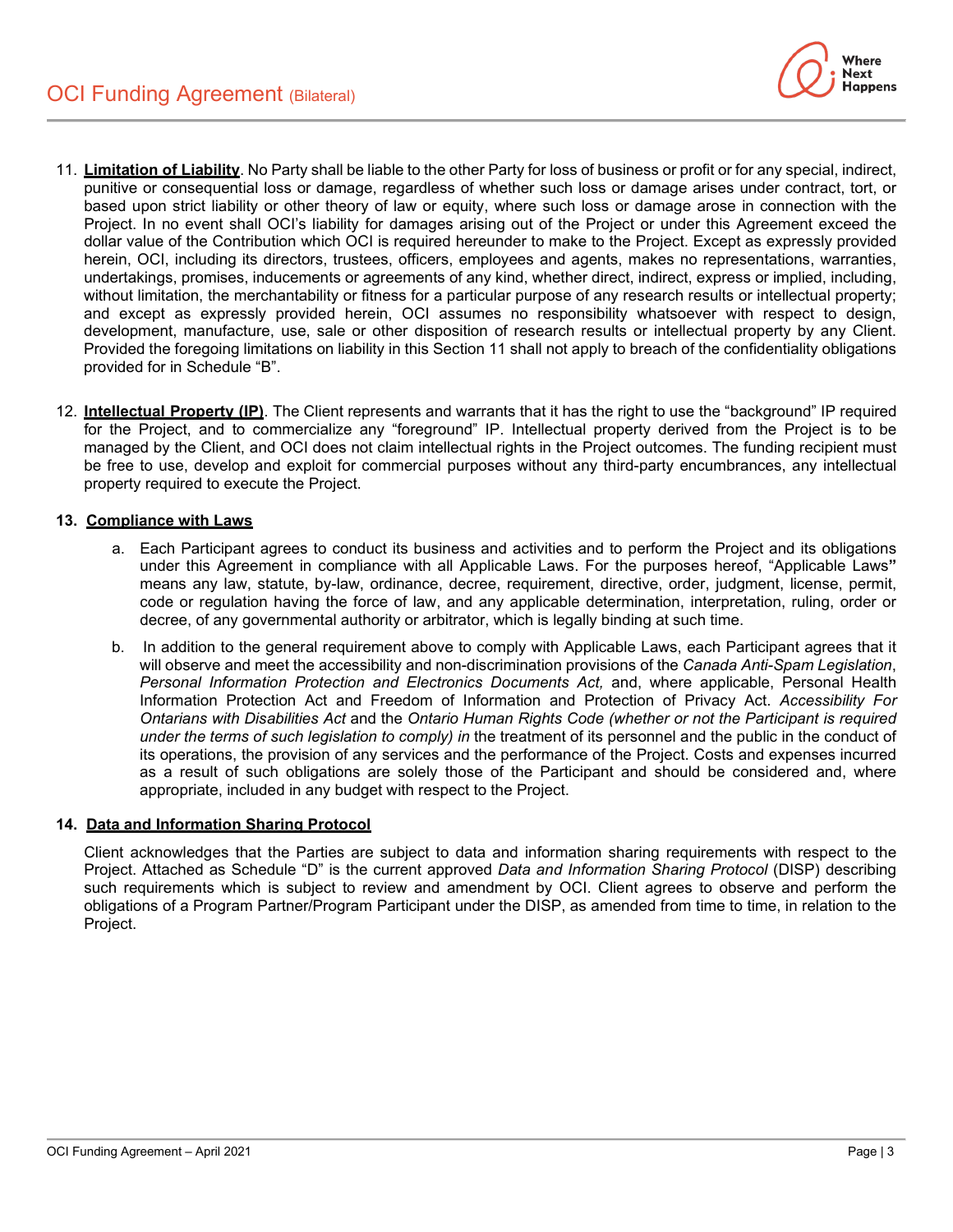

**IN WITNESS WHEREOF** the Parties have duly executed this Agreement as of the \_\_\_\_\_day of \_\_\_\_\_\_\_20

# **ONTARIO CENTRE OF INNOVATION INC.**

Name:

Title:

I have authority to bind the Corporation.

# **[Insert Legal Name of Client]**

Name:

Title:

I have authority to bind the Corporation.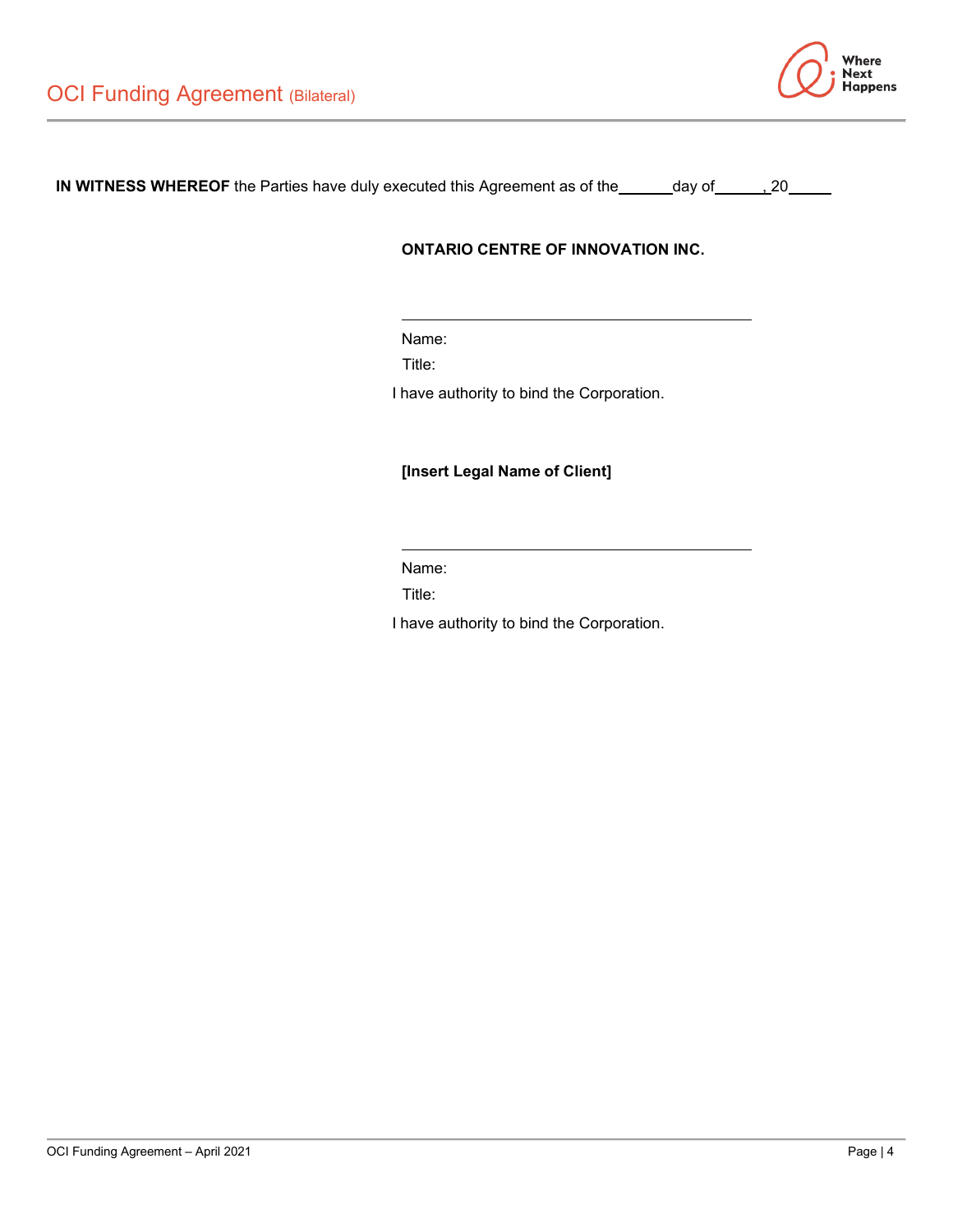

## **SCHEDULE "A" DEFINITIONS**

"**Agreement**" means the agreement to which this Schedule is attached and includes all schedules attached thereto, which Schedules form an integral part of this Agreement.

"**Application**" means the application (including Budget) that was reviewed and approved for funding by OCI as specified in Schedule "C" (Application (including budget).

"**Cash Contribution**" refers to a direct payment of Contribution in Canadian currency.

"**Client**" has the meaning given to this term on the first page of the main body of this Agreement.

"**Confidential Information**" means the confidential business or technical information of a Party that is identified in writing by that Party at the time of its disclosure or identified orally as such by that Party at the time of its disclosure and minuted and confirmed in writing within two weeks of the oral identification.

"**Contribution**" means Cash Contribution and In-Kind Contribution.

"**End Date**" has the meaning given to this term in Section 5 of the main body of this Agreement.

"**Fair Market Value**" means the fair market value that an unrelated arm's-length party would have paid in Canadian currency for an In-Kind Contribution as of the date such Contribution is made to the Project.

"**GAAP**" means generally accepted accounting principles for financial reporting in Canada as most recently recommended and approved by the Canadian Institute of Chartered Accountants, or its successor, in its handbook.

"**In-Kind Contribution**" means an indirect cash contribution or a non-monetary contribution that reduces the cash requirement of the Project. The value of each In-Kind Contribution to the Project is assessed at Fair Market Value.

"**Milestones**" means the objectives to be achieved during the course of, and upon completion of, the Project, which are set out in the Application.

"**OCI**" has the meaning given to this term on page 1 of the main body of this Agreement.

"**Project**" means the project or initiative described in the Application.

"**Project Duration Period**" means the period of time approved by OCI for the completion of the Project following the Start Date.

"**Schedules**" means the schedules identified in Section 3 of the main body of this Agreement attached to and/or delivered with this Agreement.

"**Start Date**" means the project activation date set by OCI.

"**Term**" has the meaning given to this term in Section 5 of the main body of this Agreement.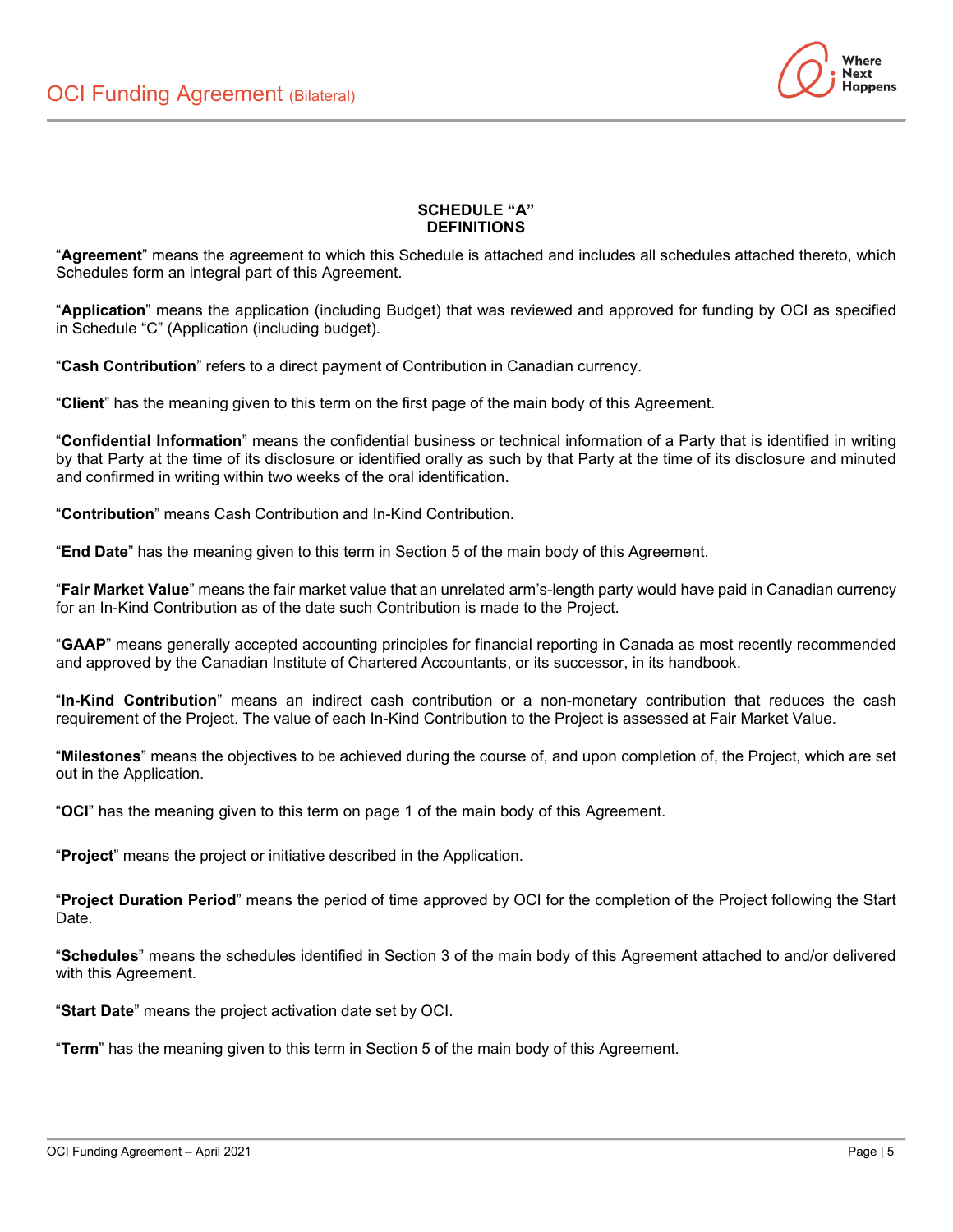

### **SCHEDULE "B" GENERAL TERMS**

- 1. **Obligations upon Termination**. Notwithstanding the termination or expiry of this Agreement, Sections 8, 9, 10 and 11 of the main body of this Agreement and these General Terms shall survive.
- 2. **Non Waiver**. Except as otherwise expressly provided herein, the failure of any Party to exercise its rights herein upon the occurrence of any breach by any other Party of its obligations will not in any event constitute a waiver of such rights.
- 3. **Assignment and Enurement**. This Agreement and all its rights and privileges hereunder may not be assigned by any Party without the prior written consent of all other Parties, which consent shall not be unreasonably withheld. This Agreement and everything herein contained will inure to the benefit of and be binding upon each of the Parties hereto and upon their respective heirs, estate trustees, personal representatives, successors and permitted assigns.
- 4. **Choice of Law**. This Agreement will be governed by and construed in accordance with the laws in force in the Province of Ontario and the laws of Canada applicable therein, without recourse to their rules on conflicts of laws.
- 5. **Relationship**. The Parties' relationship under this Agreement is one of independent contractors and the Parties are not, will not be considered to be, and will not represent themselves to be, joint venturers, partners or agents of each other.
- 6. **Time of the Essence**. Time is of the essence of this Agreement and of each and every term and condition hereof.
- 7. **Entire Agreement**. This Agreement and the documents referenced herein constitutes the entire agreement between the Parties pertaining to the Project and the subject matter hereof and supersedes all prior agreements, understandings, negotiations and discussions with respect to the subject matter hereof whether oral or written.
- 8. **Notice**. All notices hereunder shall be in writing and shall be duly given if delivered personally or sent by registered mail, return receipt requested, or e-mailed or faxed to the respective addresses of the Parties as follows:

to OCI: Ontario Centres of Excellence Inc. 325 Front St. W., Suite 300 Toronto, ON M5V 2Y1 Attention: Fax: E-mail: to [Insert Legal Name of Client] [Address]

Attention: Fax:  $($ E-mail:

Any notice given by registered mail shall be deemed to have been received by the parties to whom the same is addressed on the fifth (5th) business day following the day upon which such notice has been deposited in a post office with postage and cost of registration prepaid. Any notice delivered personally or given by e-mail or by fax shall be deemed to have been received by the Party to whom such notice is so delivered on the following business day.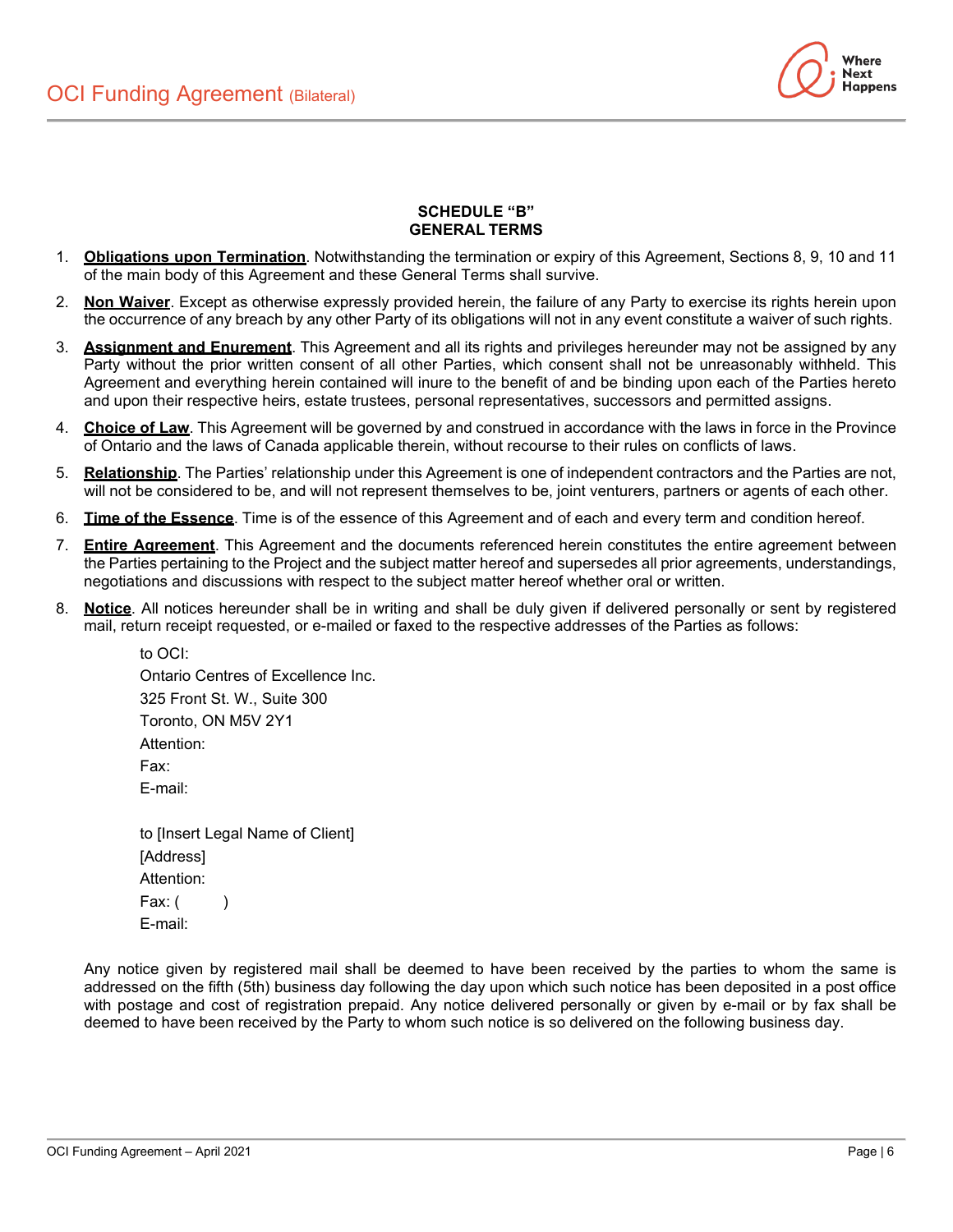

The obligation to keep Confidential Information confidential will not apply to information which:

- a. is already known at the time of disclosure to the Party to whom it is disclosed and that Party can prove by written records that it is already known;
- b. is or becomes part of public domain without material breach of this Agreement by the Party seeking to rely on this exclusion;
- c. is obtained from third parties which impose no related confidentiality obligations on the disclosing Party;
- d. is authorized for release by the disclosing Party; or
- e. is required to be disclosed by law or order of a court, governmental tribunal or governmental agency or in the case of OCI, by written agreement of OCI with the Government of Ontario (or any of its Ministries or representatives), but the Party subject to such requirement will promptly notify the disclosing Party and give the disclosing Party a reasonable opportunity to seek a confidentiality order or the like.

These obligations of confidentiality and non-disclosure shall apply upon execution of this Agreement and continue for a period of seven (7) years following the end of the Project Duration Period except with respect to trade secrets and personal information which shall survive indefinitely unless and until the same fall under b. or e. above;

#### 10. **Communications**.

- a. Client covenants and agrees to include the following in all publications, communications and products they offer or display to the public that refer to the Project, at OCI's discretion:
	- i. acknowledgement that OCI is a member of the Ontario Network of Entrepreneurs ("ONE");
	- ii. the ONE visual identity, in accordance with standards for the visual identity provided by OCI from time to time;
	- iii. acknowledgement and credit with respect to Ontario's financial support of the Project as follows: "Funding provided by the Government of Ontario", and by using the official visual identifier of the Province of Ontario and/or ONE in respect of the acknowledgement of funding only, provided OCI has approved the standard format for the acknowledgement of support; and
	- iv. the Ontario logo as prescribed by the OPS Visual Identity Directive, as indicated by OCI from time to time.
- b. To the best of its ability and prior to all public announcements generated by them, Client agrees to:
	- i. provide at least twenty-one (21) working days notice to OCI of any major, planned announcements (press releases, awards, advertisements, etc.) with respect to the Project, and agrees that OCI may provide this information to the Government of Ontario;
	- ii. obtain OCI's prior approval before making any such announcements and permit OCI and the Government of Ontario to participate in the announcement or event at its option; and
	- iii. respond to requests by OCI or the Government of Ontario for related information as soon as possible.
- c. At OCI's request, Client will cooperate with OCI, provide OCI with reasonably necessary documentary assurances, and take reasonable steps to participate in, OCI's publicizing the results and successes of the Project. The immediately preceding sentence will not require the Client to take any actions that would reasonably be expected to negatively and materially impact that Party's competitive advantage as currently utilized by that Party in the Ontario marketplace.

Where **Next Happens**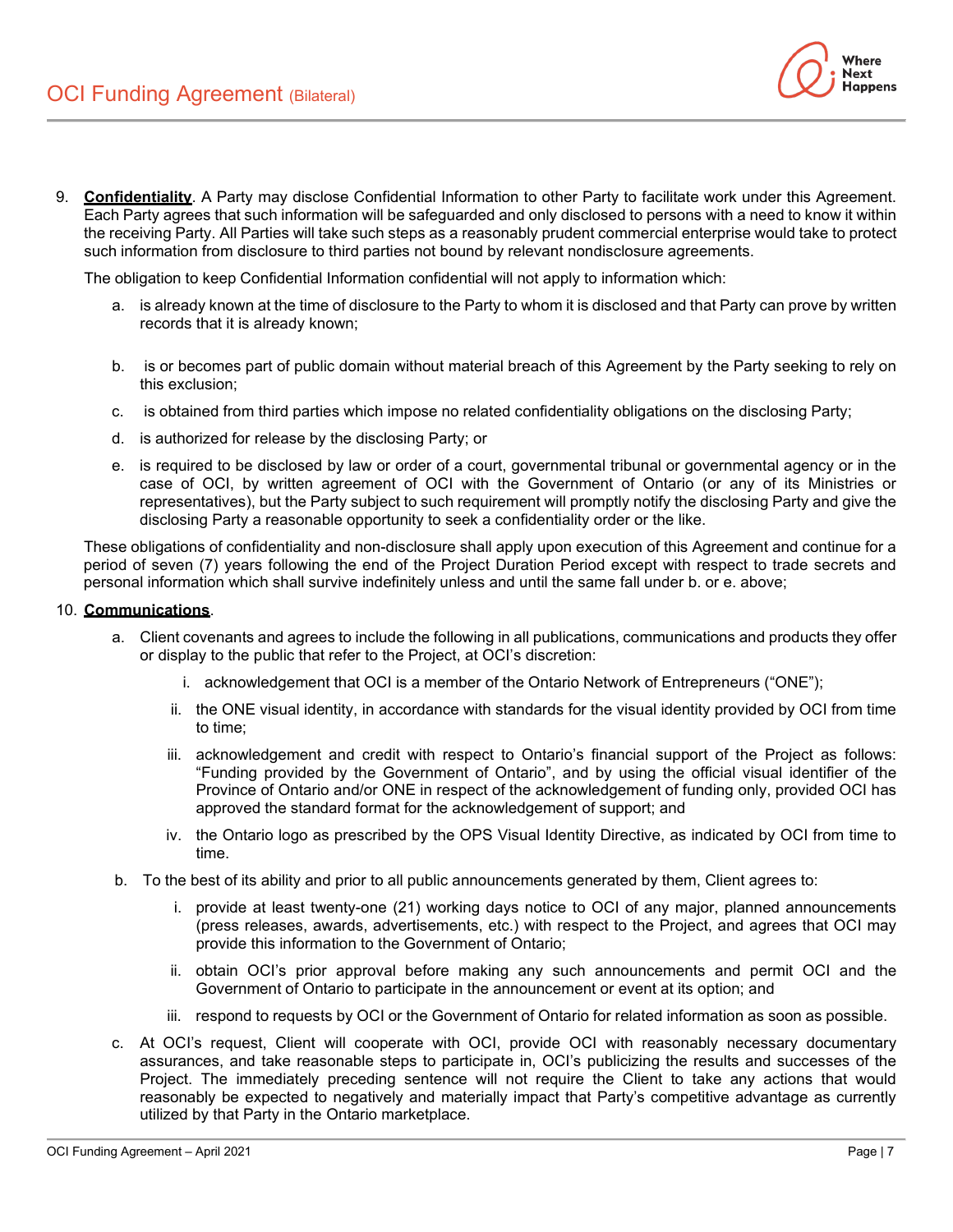

- 11. **Force Majeure**. In the event that any Party is prevented or delayed from fulfilling any of its obligations herein by Acts of God, war, terrorism, strikes, riots, storms, fires, floods, epidemics, governmental orders or governmental restrictions, then that Party will be excused from such performance to the extent that it is necessarily prevented or delayed during the continuance of such happening or event, but financial payment obligations which have accrued prior to, or after, such cause will not be so excused.
- 12. **Record Keeping and Audits**. Client shall account for the Contributions and their use and shall keep good and valid records of such accounts in accordance with GAAP at all times. Client shall make such records, including receipts for expenditure of the Contributions and all related books, payrolls, accounts, invoices, receipts and other vouchers, available, at all times upon reasonable notice, to OCI, the government of Ontario and their agents (including Ontario's Provincial Auditor) for inspection, auditing and the making of copies thereof. Such records shall be maintained by Client for a period of time no less than four years beyond the expiration of the Term.
- 13. **Counterparts**. This Agreement may be executed in counterparts, each of which when so executed shall be deemed to be an original and all of which taken together shall constitute one and the same instrument. For all purposes of this Agreement and all other documents contemplated hereby, the signature of any Party, evidenced by a telecopy showing such signature or other electronically transmitted version of such signature (including by way of PDF), shall constitute conclusive proof for all purposes of the signature of such Party to such document, to the same extent and in all respects as a copy of such document showing the original signature of such Party.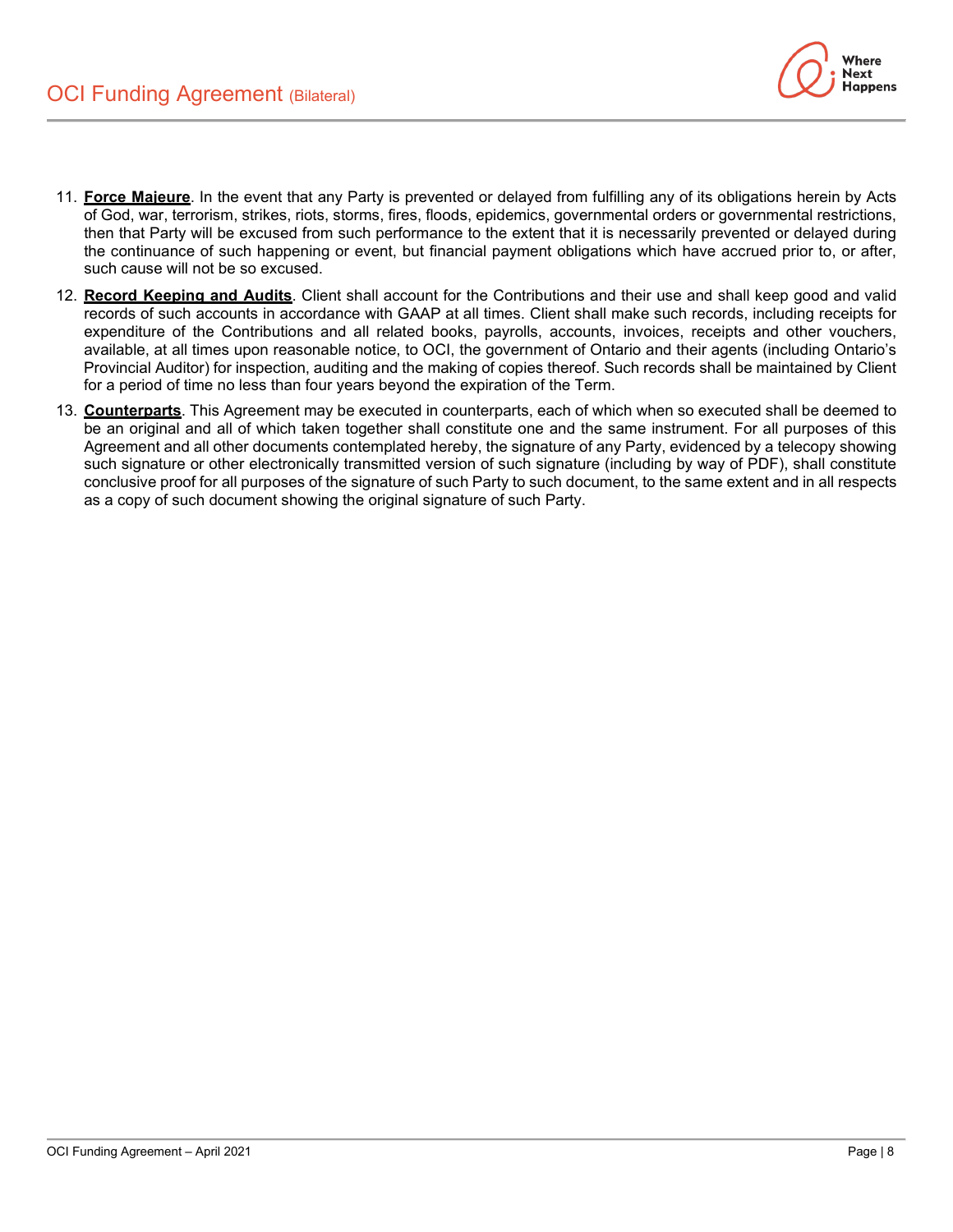

**SCHEDULE "C" APPLICATION (including Budget)**